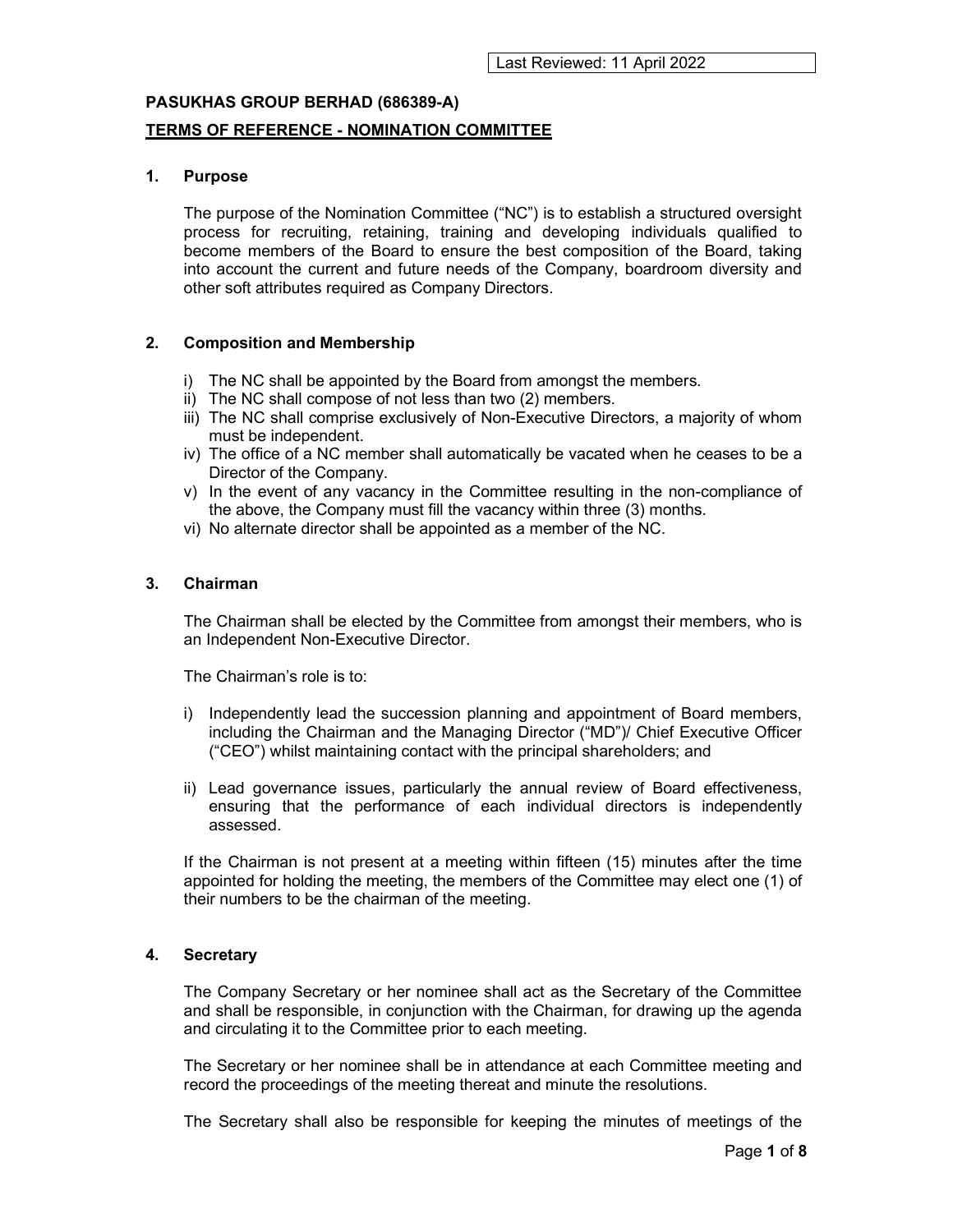### TERMS OF REFERENCE - NOMINATION COMMITTEE

Committee and circulating them to the Committee Members. The Committee Members may inspect the minutes of the Committee at the Registered Office of the Company.

### 5. Meetings

- i) The Committee shall meet at least once a year and hold additional meetings as and when necessary depending on the level of responsibility and complexity of the Group.
- ii) The Members may participate in a meeting by means of conference telephone, conference videophone or any similar or other communications equipment by means of which all persons participating in the meeting can hear each other. Such participation in a meeting shall constitute presence in person at such meeting.
- iii) The quorum for a meeting shall be two (2) members with a majority of the independent directors present at the meeting. The Committee at which a quorum is present is considered to be competent for the exercise of its authorities, powers and discretions vested upon it.
- iv) All decisions at such meeting shall be decided on a show of hands on a majority of votes of the member present, each member having one (1) vote. In the case of an equality of votes, the Chairman shall be entitled to a casting vote in addition to the vote which he is entitled as a member.
- v) Meetings of the Committee shall be called by the Secretary of the Committee at the request of the Chairman of the Committee based on planned calendar dates. Notice of each meeting confirming the venue, time and date, together with an agenda of items and its supporting papers to be discussed, shall be forwarded to each member of the Committee.
- vi) The Committee shall have the right to invite other Directors, Management and consultants as applicable to participate in the Committee meetings, as and when necessary, to carry out its responsibilities.
- vii) The Secretary or his/her nominee shall minute the proceedings and resolutions, including the names of all attendees. Draft minutes of meetings of the Committee shall be circulated promptly to all members of the Committee. Once approved, minutes should be circulated to all other directors, unless a conflict of interest exists.
- viii) The Committee may establish procedures from time to time to govern its meetings, keeping of minutes and its administration.
- ix) The Chairman shall report to the Board on its proceedings after each meeting on matters within its duties and responsibilities. The NC shall make whatever recommendations to the Board it deems appropriate on any area within its remit where action or improvement is needed.
- x) Except in the case of an emergency, reasonable notice of every meeting no later than seven (7) days before the date of the meeting shall be given in writing and the notice of each meeting shall be served to the NC member either personally or by fax or e-mail or by post or by courier to his/her registered address as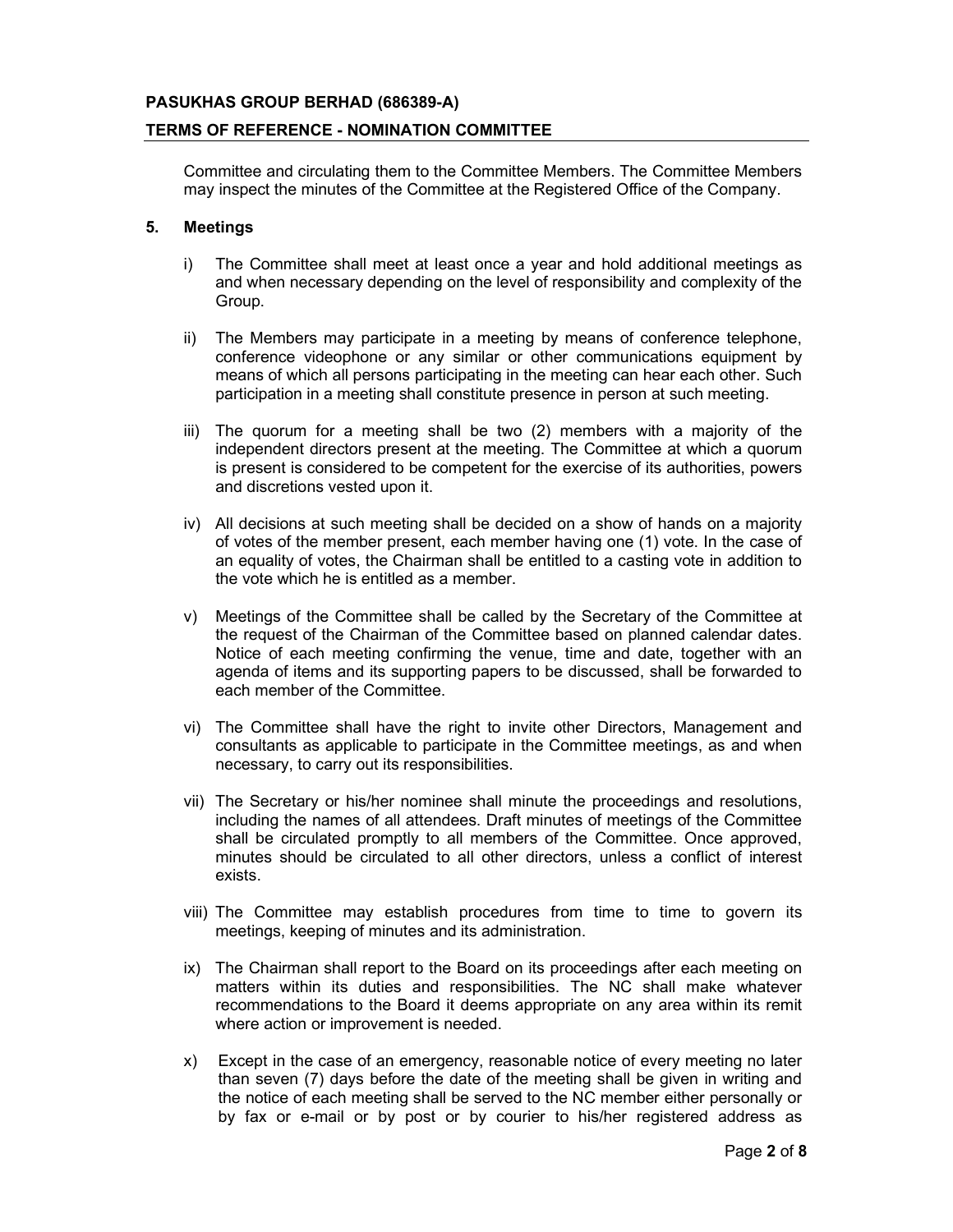### TERMS OF REFERENCE - NOMINATION COMMITTEE

appearing in the Register of Directors or to the address provided by the NC member, as the case may be.

### 6. Resolutions in Writing

In the event the NC require matters to be approved by way of a written resolution, a resolution in writing signed or approved by letter or telefax or other electronic means by all members of the NC, shall be as valid and effectual as if it had been passed at a meeting of the NC duly called and constituted.

Any such resolution may be executed in any number of counterparts, each signed by one or more members of the NC all of which taken together and when delivered to the Secretary shall constitute one and the same resolution.

### 7. Duties and Functions

The main functions and duties of the NC shall include, but are not limited to the following:-

#### New Appointments

- i) Consider and recommend to the Board candidates for directorships, proposed by Management, Director, shareholder or outsourced service providers, taking into consideration the candidates' skills, knowledge, expertise and experience, time commitment, character, competence, professionalism and integrity. For the position of independent Non-Executive Directors, the NC should also evaluate the candidates' ability to discharge such responsibilities as expected from Independent Non-Executive Directors.
- ii) Evaluate the balance of skills, knowledge, experience and diversity on the Board, and the current and future needs and size of the Company in identifying suitable candidates before any appointment by the Board.

Accordingly, the NC may:-

- Use the services of external advisors to facilitate the search from diverse pools;
- Consider candidates from a wide range of backgrounds;
- Consider candidates on merit and against objective criteria with due regard for diversity including gender, ethnicity and age, time commitment, skill and experience; and
- Request to consider the disclosure of any business interests that may result in a conflict of interest.
- iii) Recommend to the Board candidates to fill the seats on Board committees, in consultation with the Chairman of those committees. In the event that the Chairman's position (Board/committee) is to be filled, to consult with the Board.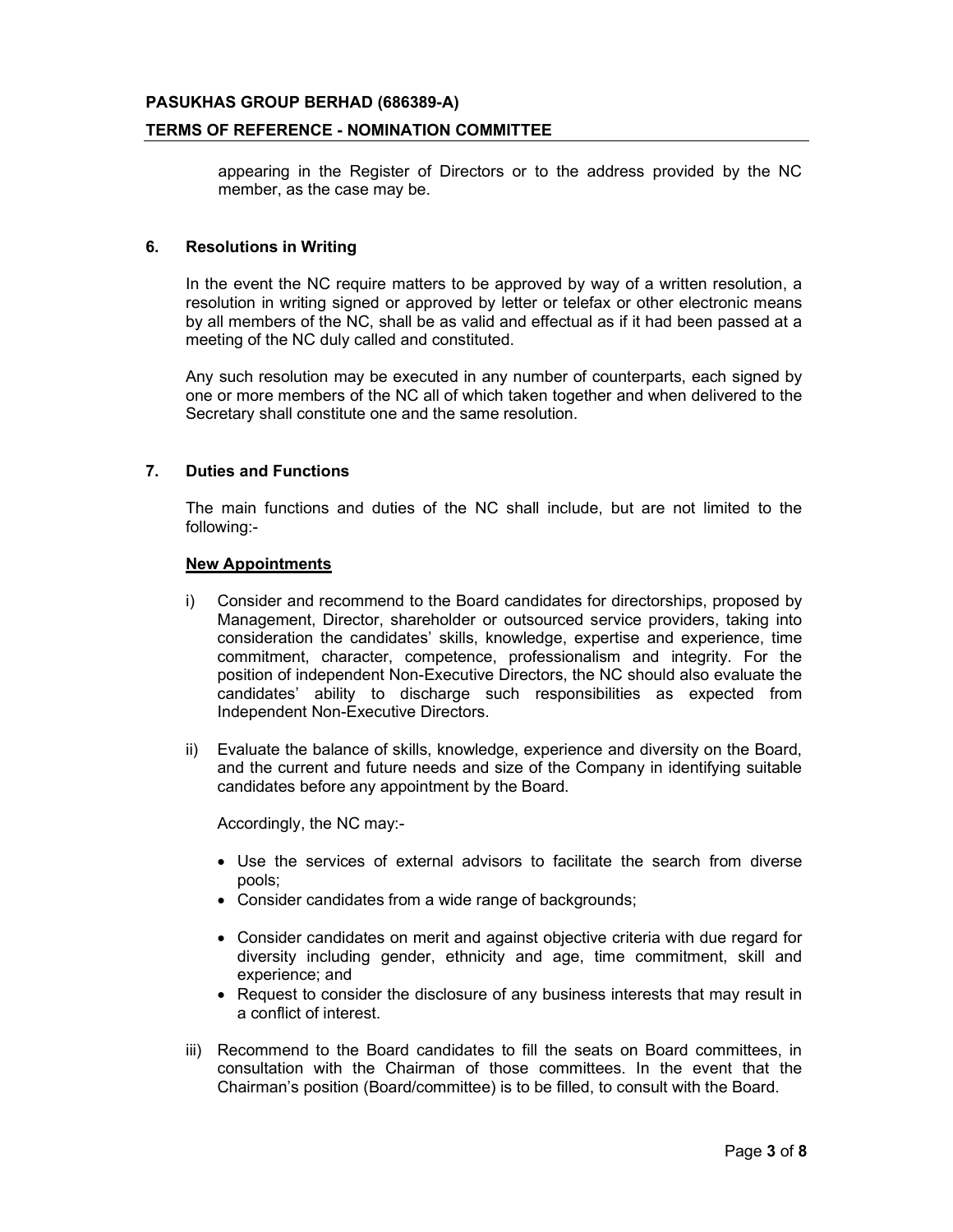#### TERMS OF REFERENCE - NOMINATION COMMITTEE

iv) Consider and recommend to the Board the candidates for MD/ CEO and Chief Financial Officer ("CFO"), taking into consideration the candidates' skills, knowledge, expertise, experience, time commitment, character, professionalism, integrity and diversity.

#### Re-election, Re-appointment and Resignation/ Termination

- i) Recommend to the Board candidates for re-election of Directors by shareholders under the annual re-election provisions or retirement, with due consideration to the extent to which the interplay of the Directors' expertise, skills, knowledge and experience with those of other Board Members, as well as their roles as Committee Members.
- ii) Attention should be paid to Independent Directors who are retained beyond nine (9) years as the Board has to provide strong justification in exceptional circumstances and seek annual shareholders' approval through a two-tier voting process.

Under the two-tier voting process, shareholders' votes will be cast in the following manner at the same shareholders' meeting:-

- Tier 1: Only the Large Shareholder(s) of the Company votes; and
- Tier 2: Shareholders other than Large Shareholder(s) votes.

Large Shareholder means a person who:

- **Exercise** is entitled to exercise, or control the exercise of, not less than 33% of the voting shares in the Company; or
- **EXTER** is the largest shareholder of voting shares in the Company; or
- has the power to appoint or cause to be appointed a majority of the Directors of the Company; or
- has the power to make or cause to be made, decisions in respect of the business or administration of the Company, and to give effect to such decisions or cause them to be given effect to.

The decision for the resolution is determined based on the vote of Tier 1 and a simple majority of Tier 2. If there is more than one Large Shareholder, a simple majority of votes determine the outcome of the Tier 1 vote.

The resolution is deemed successful if both Tier 1 and Tier 2 votes support the resolution.

However, the resolution is deemed to be defeated where the vote between the two tiers differs or where Tier 1 voter(s) abstained from voting.

In obtaining the shareholders' approval, the Committee should conduct an assessment of the Independent Directors(s) and recommend to the Board whether the Independent Director(s) should remain independent or be redesignated.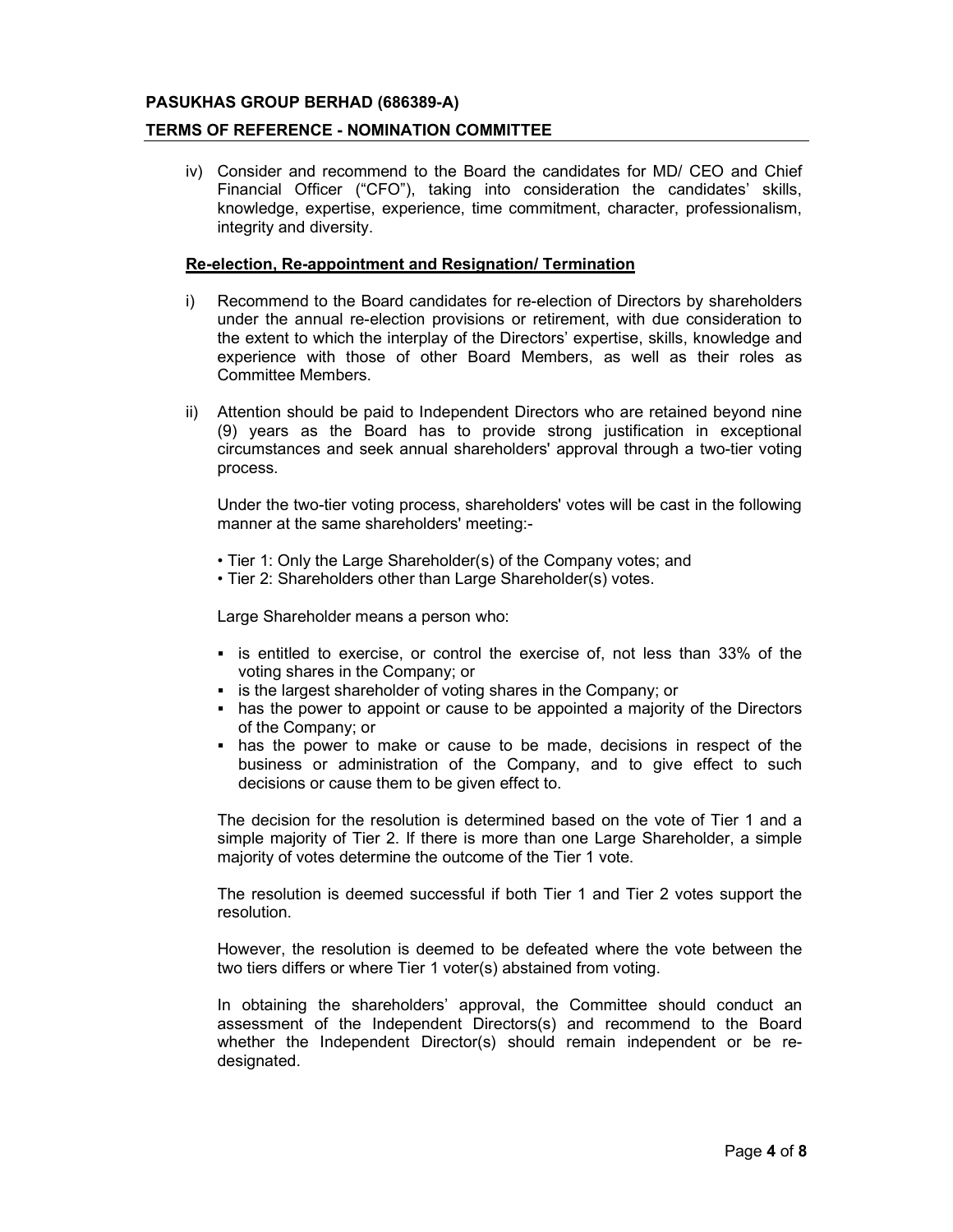#### TERMS OF REFERENCE - NOMINATION COMMITTEE

In compliance with the listing requirement, the long-serving Independent Director of more than twelve (12) years must resign or be re-designated as a Non-Independent Director. If the Board wish to re-appoint the resigned Independent Director after observing 3-year cooling off period, the NC and Board should provide strong justification and explanation on the said re-appointment.

- iii) Deal with the matters relating to the continuation in office of any director at any time, including the suspension or termination of service of an executive director as an employee of the Company, subject to the provisions of the law and their service contract.
- iv) Review the re-appointment of any Non-Executive Director at the conclusion of his term of office having given due regard to his performance and ability to continue to contribute to the Board in terms of knowledge, skills and experience required.

#### Specific Nominations and Succession Planning

- i) Understand the current performance, competencies and potential of those in key positions in senior Management in order to identify and develop plans for those key talents.
- ii) Recommend to the Board the succession plans for Board Chairman, Directors and key Management personnel, particularly for both Executive and Non-Executive Directors and the re-appointment of any Non-Executive Director at the conclusion of his or her specified term of office.
- iii) Recommend suitable candidates for the role of Senior Independent Director, as applicable.
- iv) Establish a clear succession plan for Board Chairman, Directors and senior Management, giving full consideration to succession planning in the course of its work, taking into account the challenges and opportunities facing the Company, and the skills and expertise needed on the Board by the Company in the future.

In terms of senior Management, the NC may request from time to time detailed views (either in the form of a report or otherwise) and work together with the MD/ CEO and/or senior Management of the Company to:-

- identify expected critical position vacancies and determine any future critical positions; and
- identify gaps in current employees and develop individual development plans, coaching and monitoring programmes.

The Board should work with the NC to evaluate potential successors, taking into account the challenges and opportunities facing by the Company, and the skills and expertise, including diversity, needed on the Board in the future.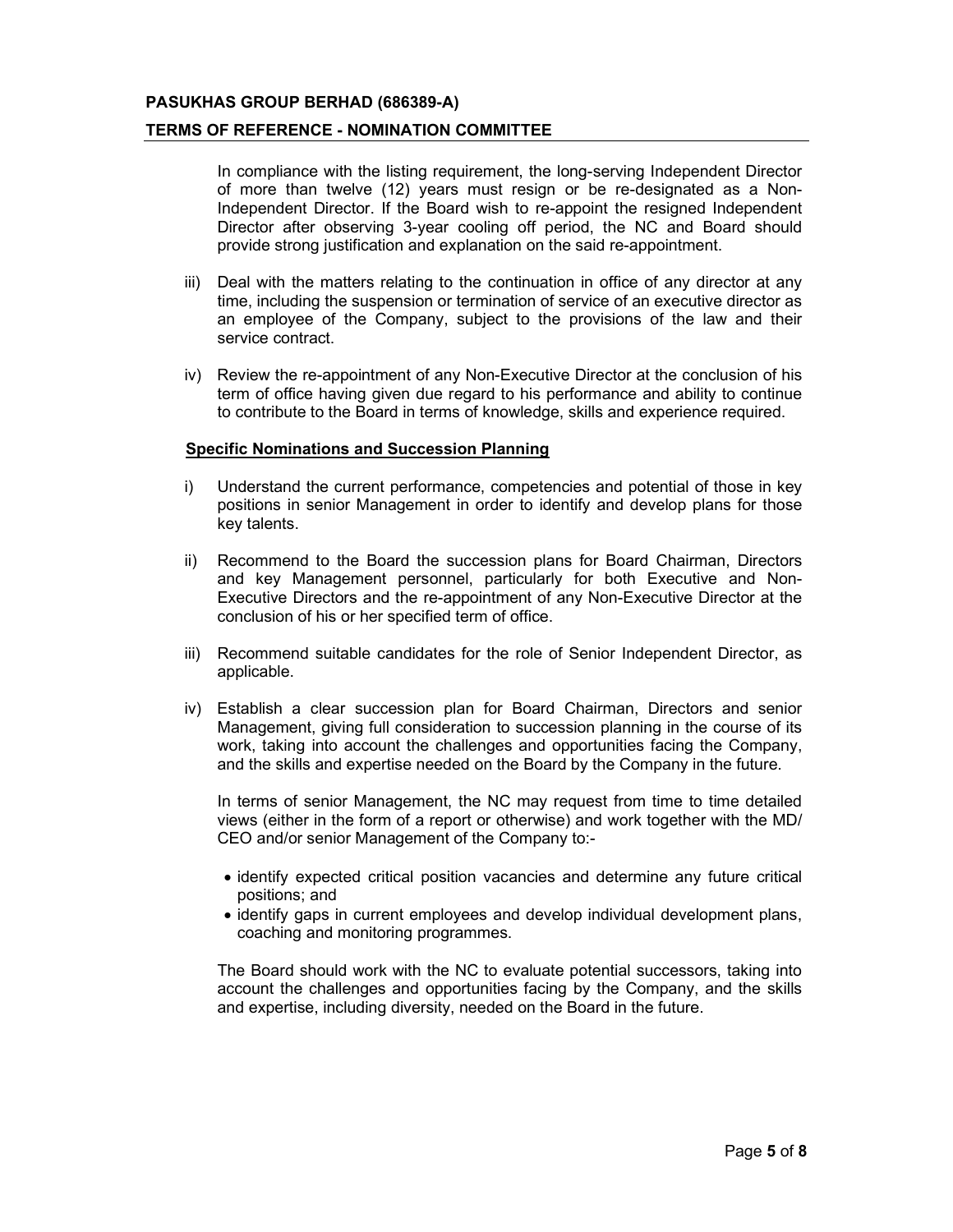### TERMS OF REFERENCE - NOMINATION COMMITTEE

### Annual Performance Assessment of Board, Committees and Individual **Directors**

i) Annually review the required mix of skills, experience, diversity and other qualities, including core competencies and effectiveness of the Board, as a whole, the Board Committees and the contribution of each individual Director. All evaluations carried out by the Committee in the discharge of its functions should be properly documented.

This process should be coordinated by the Committee, with the assistance of the Secretary, and thus, reporting to the Board at the end of each financial year with an assessment of the Board's performance and areas in which the Board, Board Committees or individual Director could improve.

- ii) Annually review the time required of Non-Executive and Independent Directors. Performance assessments should be undertaken to assess whether the Directors are spending enough time to fulfill their duties.
- iii) Evaluate and appraise the performance of the Board Chairman.
- iv) Annually review the independence of the Independent Director(s) and recommend to the Board whether the Independent Director(s) who has (have) exceeding the cumulative term of nine (9) years should remain independent or be re-designated.
- v) Annually review the terms/performance of the MD/ CEO and CFO.
- vi) Annually review the terms of office of the Audit and Risk Management Committee ("ARMC") and each of its members to determine whether the ARMC has carried out their duties in accordance with their terms of reference.

#### Size of Board of Directors and Independent Directors

- i) Assess the desirable balance in Board membership by reviewing the size, structure and composition of the Board, taking into consideration the number of directorships.
- ii) Assess desirable number of Independent Directors.
- iii) Consider the representation of interest groups as part of boardroom diversity. Factors to consider may include gender, race, religion, nationality, professional background and culture.

In developing its procedures and making recommendations to the Board, the Committee will take into account of:-

- The provisions of the Company's Constitution, the Companies Act 2016, ACE Market Listing Requirements of Bursa Malaysia Securities Berhad ("Bursa Securities") and other laws and regulations, if any, in respect of the appointment, removal, etc. of directors;
- The need for the Board to operate an open and transparent appointment process. This may include public advertisement or direct approaches being made to individuals who may be suitable or organisations that may be able to advise; and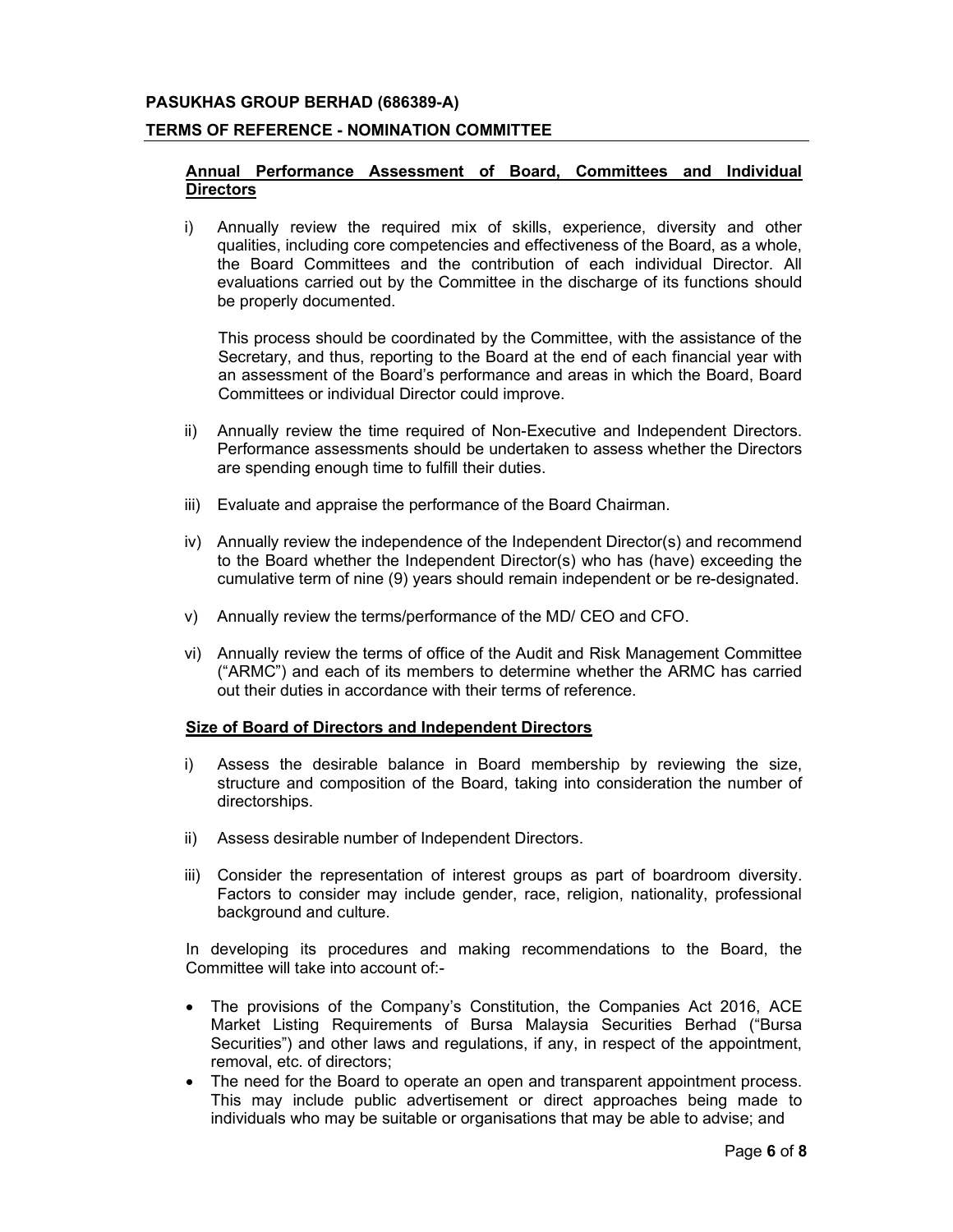### TERMS OF REFERENCE - NOMINATION COMMITTEE

The overall composition and balance of the Board.

### Continuous Education / Development

- i) To identify suitable orientation, educational and training programmes for continuous development of Directors.
- ii) To ensure all Directors receive appropriate continuous training programmes in order to keep abreast with developments in the industry and with changes in the relevant statutory and regulatory requirements.
- iii) To assess the ARMC Members' knowledge on financial literacy.

#### Shareholders' Meeting

The Chairman of the Committee should attend the Shareholders' Meeting to answer any shareholder's questions on the Committee's activities, in particular on areas pertaining to proposed resolutions for shareholders to consider on the appointment of re-appointment of directors or the retention of an independent director who has served the Company for more than a cumulative term of nine (9) years.

### Reporting Responsibilities

The Chairman of the NC shall report to the Board on its proceedings after each meeting of the NC. The NC shall make recommendations to the Board as appropriate on any area within its responsibility or as delegated by the Board, where action or improvement is needed. The NC shall produce a report to be included in the Company's annual report about its activities and the process used to identify and make appointments.

### 8. Rights and Authority

The NC shall:-

- i) have the resources which are required to perform its duties;
- ii) have full and unrestricted access to all information and documents as deemed appropriate for the discharge of its responsibilities to the Company;
- iii) have the right to obtain independent professional or other advice at the Company's expense;
- iv) have the right to invite any employees of the Group to attend NC meetings and to brief the NC on matters being deliberated;
- v) meet as and when required on a reasonable notice and have the right to regulate its own procedure on the calling of meeting; and
- vi) have the right to provide recommendations to the Board for consideration and approval.